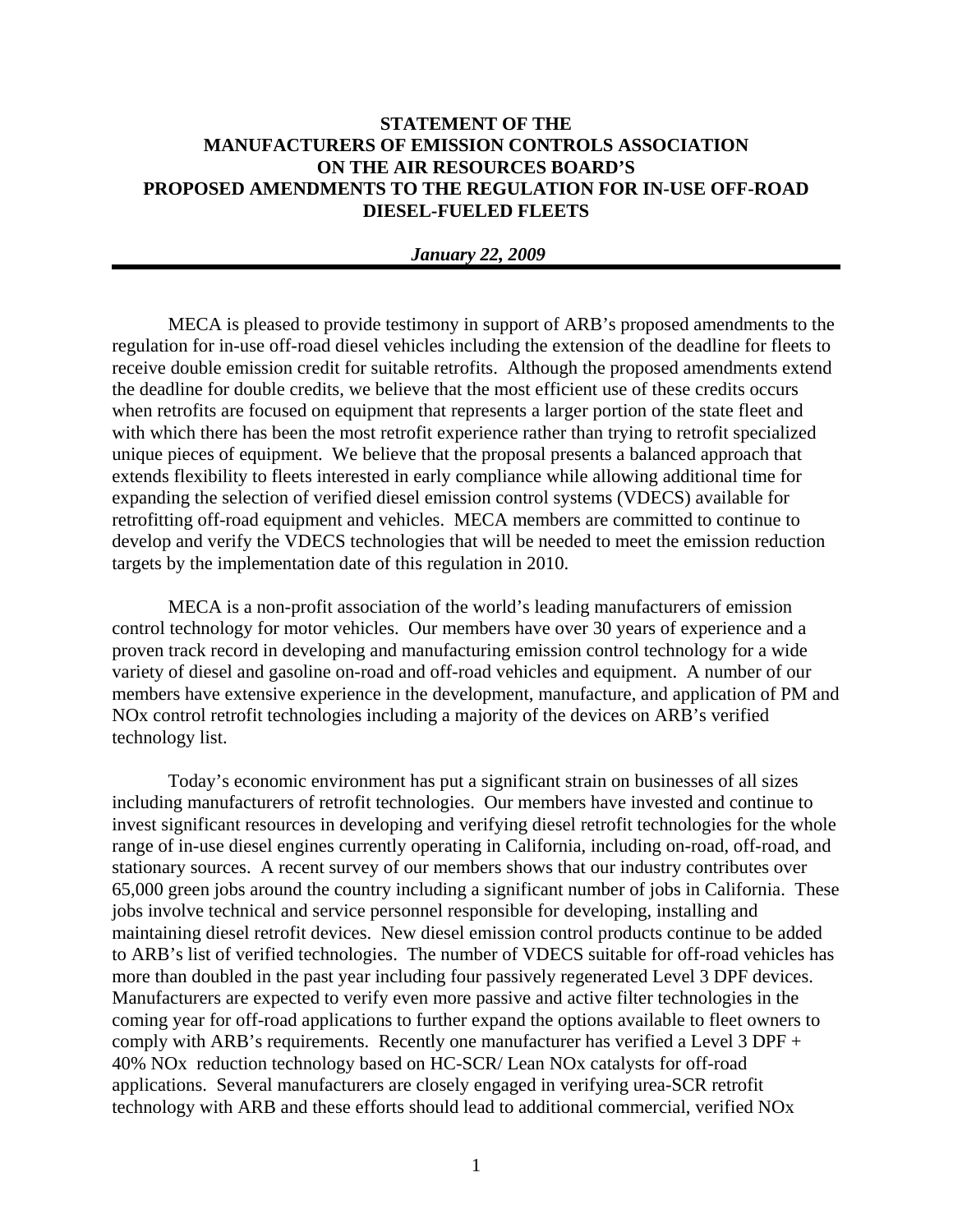reduction technologies. Beginning this year, tighter regulations on retrofit technology require lower NO<sub>2</sub> emission from retrofit devices. In order to obtain a plus designation, a PM retrofit device can emit no more than  $20\%$  higher  $NO<sub>2</sub>$  than the baseline engine-out emissions. Manufacturers have been active in re-verifying retrofit PM reduction technologies to the plus designation to comply with this change in regulation.

Demonstration projects such as the off-road showcase, supplemental environmental projects (SEPs), and a variety of off-road retrofit demonstrations in California and across the country are an essential part of the verification process. The showcase alone represents 24 new retrofit devices that are in the process of being verified. Local Law 77 in New York City is responsible for putting retrofit devices on a wide variety of city-owned and contracted construction equipment. For example, the Croton Water Treatment Project in North Bronx, NY, successfully installed PM and NOx control devices (including passive and active DPFs) on over 30 pieces of construction equipment, including excavators, bulldozers, backhoes, and cranes. For example, an SCR+DPF system was installed on a 170 hp John Deere compressor engine at the Croton site. Over 50,000 active and passive DPF retrofit systems have been installed worldwide on off-road applications. More than 20,000 of these filters have been successfully employed in Europe on construction equipment used in tunneling projects. The durability and performance of PM control technologies is being demonstrated on OEM on-road applications beginning with the 2007 model year. Since 2007, nearly every new diesel vehicle sold in the U.S. or Canada has been equipped with a high efficiency diesel particulate filter to comply with the U.S. EPA's 2007/2010 on highway regulations. This represents over 800,000 new trucks operating on DPFs mostly in the U.S. In 2010 the same new highway trucks will be required to reduce NOx emissions by 90% relative to pre-2007 requirements and will be equipped with NOx control technologies such as lean NOx trap catalysts, urea-SCR catalysts and high flow EGR systems.

SCR technology is a proven NOx emission control strategy.To reduce NOx, these catalysts rely on either a urea or hydrocarbon (HC) reductant. Typically the HC reductant is the diesel fuel on board the vehicle. In 2005, SCR using a urea-based reductant was introduced on a large number of on-road diesel heavy-duty engines to help meet the Euro 4 or Euro 5 heavy-duty NOx emission standards. There are now more than 300,000 SCR-equipped trucks operating in Europe. SCR has been identified by several engine manufacturers as their chosen strategy for complying with future on-road heavy-duty diesel engine emission standards in both the U.S. and Japan (in the 2009-2010 timeframe). Several auto manufacturers are also developing and commercializing SCR systems for light-duty diesel vehicles that are being sold in California and across the U.S. A major heavy duty engine manufacturer recently achieved over seven million miles of durability demonstration testing on 2010 technology engines employing SCR and DPF emission control technologies. A number of on-road diesel demonstrations have been done with combination SCR+DPF retrofit systems. There are over 50 such systems currently operating in California on utility vehicles, transit buses, trash trucks and on-highway Class 8 trucks. In some of these applications these SCR + DPF equipped retrofit systems have achieved over 80% NOx reduction. There are nearly 300 SCR + DPF retrofit devices operating on medium and heavyduty on-road vehicles in Europe. Although important differences exist between on-road and offroad diesel applications, many of the same manufacturers develop similar systems for OEM onroad and off-road applications. The experience from on-road applications are typically carried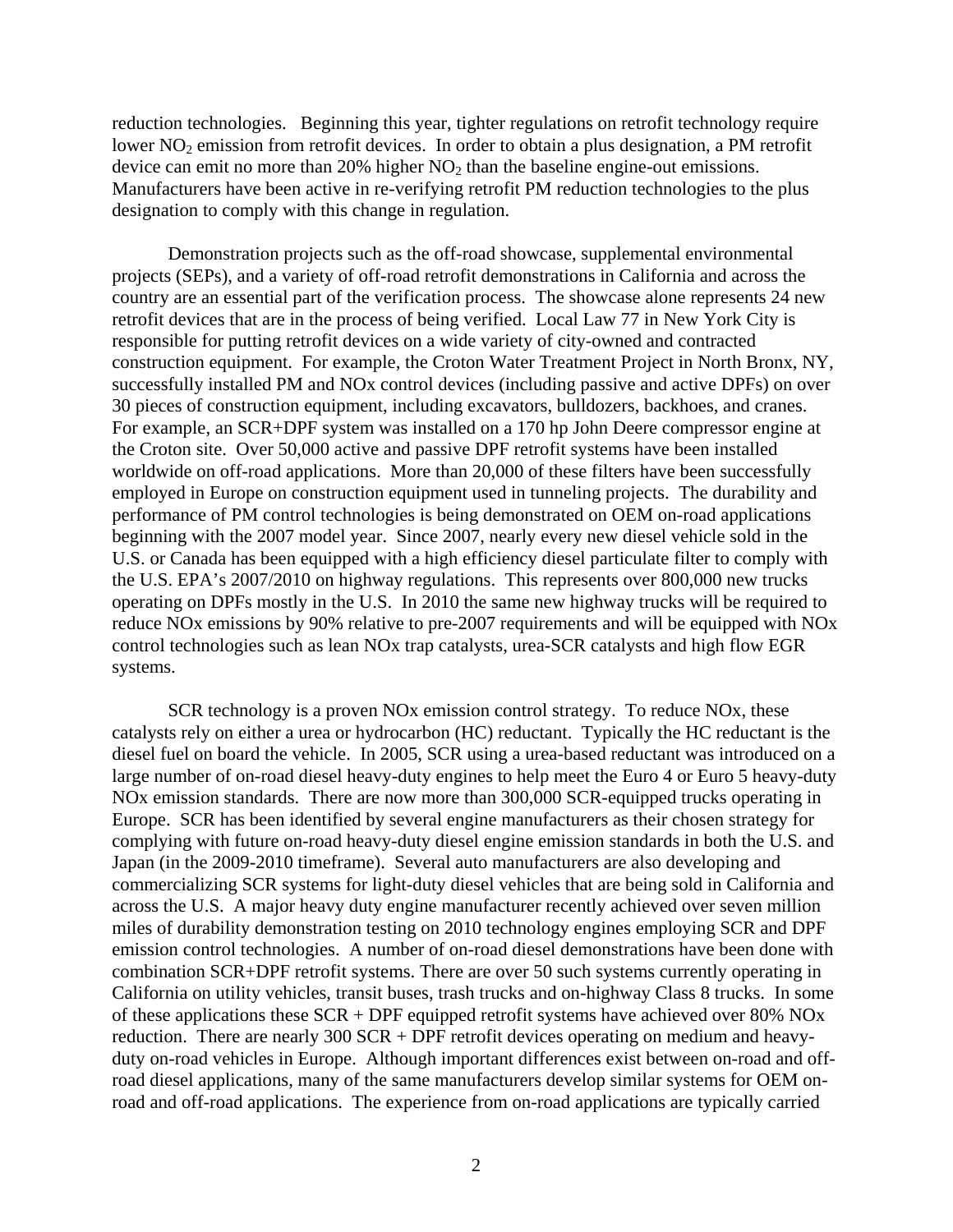over into more challenging off-road vehicles. Integrated HC-SCR + DPF retrofit devices have been installed on thousands of on-road vehicles and a system capable of Level 3 PM and 40% NOx reduction has been demonstrated on construction equipment and is now on ARB's verified technology list.

Both PM and NOx control technologies are being demonstrated today on off-road applications around the country. For over 30 years, off-road diesel engines used in the construction, mining, and materials handling industries have been equipped with exhaust emission control technology – initially with diesel oxidation catalysts (DOCs) and followed later by diesel particulate filters (DPFs). These systems have been installed on vehicles and equipment both as original equipment and as retrofit technology on over 250,000 non-road engines worldwide, including construction and mining equipment where vehicle integration has been challenging. An important requirement for installing emission control technology on offroad equipment is to ensure that the device can withstand the vibration and/or extreme operating conditions that the vehicles experience in every day use. Emission control technology can be designed, installed, and operated to provide effective, reliable, and durable performance under these extreme conditions. This has been demonstrated by the particulate filter systems that have been used in underground mining applications for over 15,000 hours in rugged work environments and continued to provide effective emission reduction performance. A 2003 survey (SAE Paper 2004-01-0076) of 3,848 construction retrofit installations from 2001 to 2003 in Europe found a failure rate of 1-2 percent. The failures were identified as a combination of fuel/lubricant, operator, and product issues, which have been addressed through further product improvements.

Despite the ever growing experience base with off-road retrofit devices, the diversity in design and duty cycle of off-road applications pose engineering challenges and special requirements. Proper integration of emission control technology on off-road vehicles and equipment is important for three reasons: 1) to ensure the system is installed at the appropriate place in the exhaust system to optimize effectiveness, 2) to ensure the system physically fits in the available space and minimizes the impact on operator visibility, and 3) to ensure safe operation of the vehicle and safety to the operator. Safety is an essential component of the engineering and installation of retrofit emission control devices. Over 30 years of experience in integrating emission control technologies on a variety of diesel and spark-ignition vehicles and equipment ranging from <25 hp to over 750 hp provides a clear indication that emission control technology can be successfully integrated on a wide range of vehicles to meet ARB's proposed standards and ensure the safety of the vehicle operator and others. In addition, exhaust emission control technology has been integrated on to vehicles to address special operating concerns and environments. For example, where equipment is used in explosive operating environments, such as underground coal mines, emission control technology has been designed to meet special surface temperature requirements. Surface temperature measurements conducted by MECA members have demonstrated that DPF surface temperatures are no higher than those measured on OEM mufflers and in some cases actually lower. As for OEM installed mufflers, surface temperature issues are often addressed by the use of heat shielding in cases where vehicle operators or maintenance personnel may inadvertently come in close proximity to hot surfaces. In certain instances, international standards have also recognized that the use of mirrors and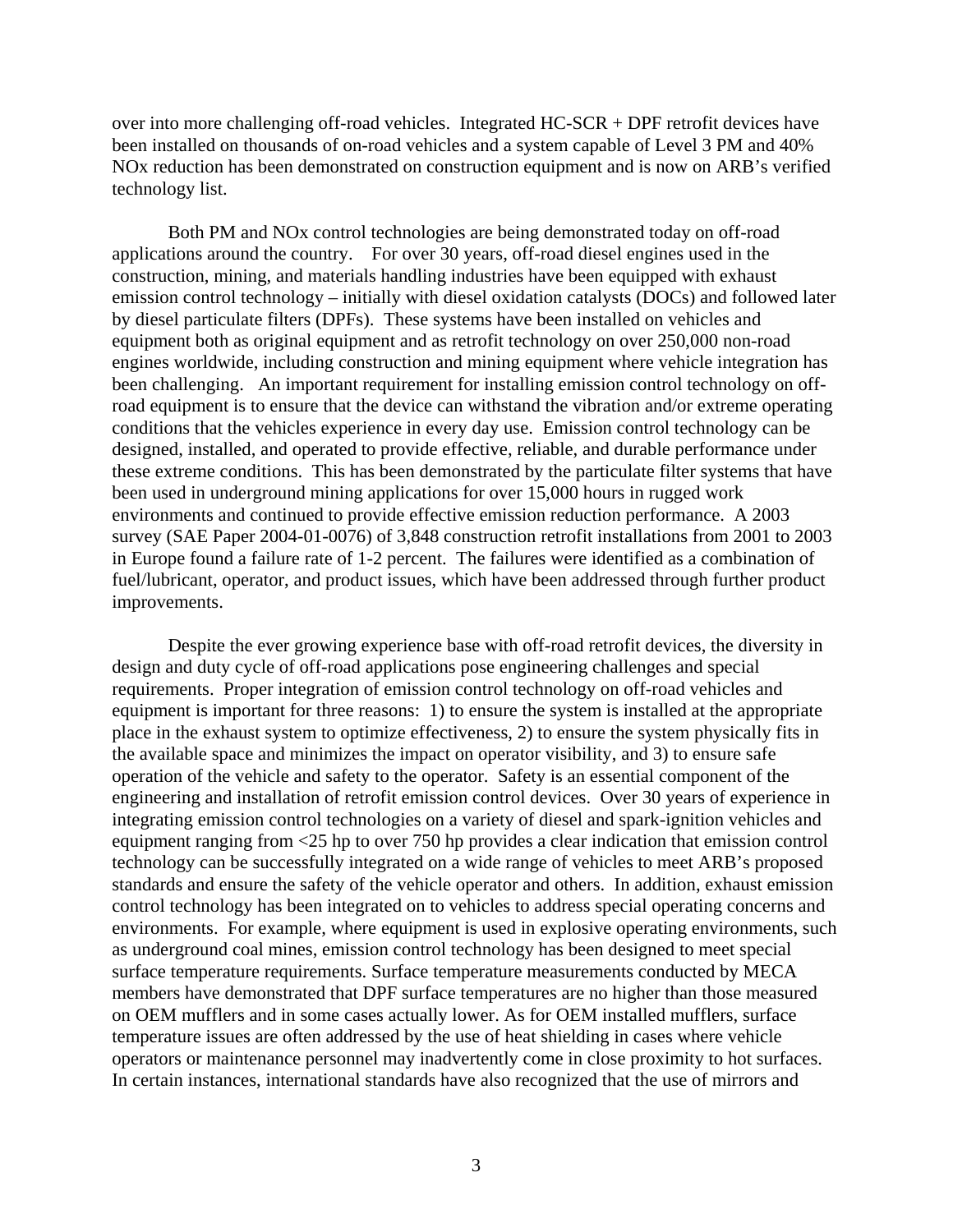CCD cameras can be successfully used on off-road equipment to ensure adequate operator visibility.

MECA and our members are actively involved with ARB staff to further clarify criteria used in granting exemption from retrofit requirements for applications or installations deemed to be unsafe. Having a well defined review process in place would ensure that implementation of the proposed regulations are accomplished with minimal administrative delays or judgments. We look forward to working with Cal/OSHA, ARB and interested stakeholders to develop effective and realistic amendments to the California Code of Regulations that will serve to ensure that modifying construction equipment with VDECS is done with consideration to the safe operation of the vehicle, the operators and workers on construction sites.

A safe work environment must also consider the hazards associated with the ambient air quality at the work site. A 2004 study conducted in the Northeastern United States at five construction sites measured air quality at the perimeter of the site and within the cab of construction equipment. Analysis of measurement results found that construction workers were exposed to up to 16 times more  $PM_{2.5}$  than the average ambient level outside the construction site and peak concentrations during active work may present acute health risks to workers and nearby residents. When averaged over 24 hours, in cabin measurements of  $PM_{2.5}$  were shown to exceed the National Ambient Air Quality Standard (NAAQS) by 4-6 times. The study also found elevated levels of benzene, 1,3-butadiene, formaldehyde, acetaldehyde and heavy metals commonly found in diesel fuel and lubricants. The levels of some of these compounds exceeded the 8-hour exposure limit established by the American Conference of Governmental Industrial Hygienists or ACGIH. The catalysts and filters that are components of Level 2 and 3 VDECS are designed to substantially remove these pollutants and air toxics from diesel exhaust and in effect serve as engineering controls for a safer work environment on construction sites.

We commend the Air Resources Board for its continuing efforts to provide the people of California with healthy air quality and for demonstrating true leadership in this innovative regulatory program that will significantly reduce PM and NOx emissions from in-use, off-road diesel vehicles operating in the State. We urge the Board to remain vigilant on any attempts to stay or delay the overall goals of ARB's off-road fleet rules or ARB's broader Diesel Risk Reduction Plan. These important emission reductions strategies not only protect the health of all the citizens of California but also provide an important source of economic growth and green jobs for the state. We also wish to thank the ARB staff for its willingness to work closely with all interested parties throughout the regulatory process. Our industry pledges its continued support and commitment to do its part to help achieve the goals of this regulation.

## **Contact:**

Joseph Kubsh Executive Director Manufacturers of Emission Controls Association 1730 M Street, NW Suite 206 Washington, D.C. 20036 Tel.: (202) 296-4797